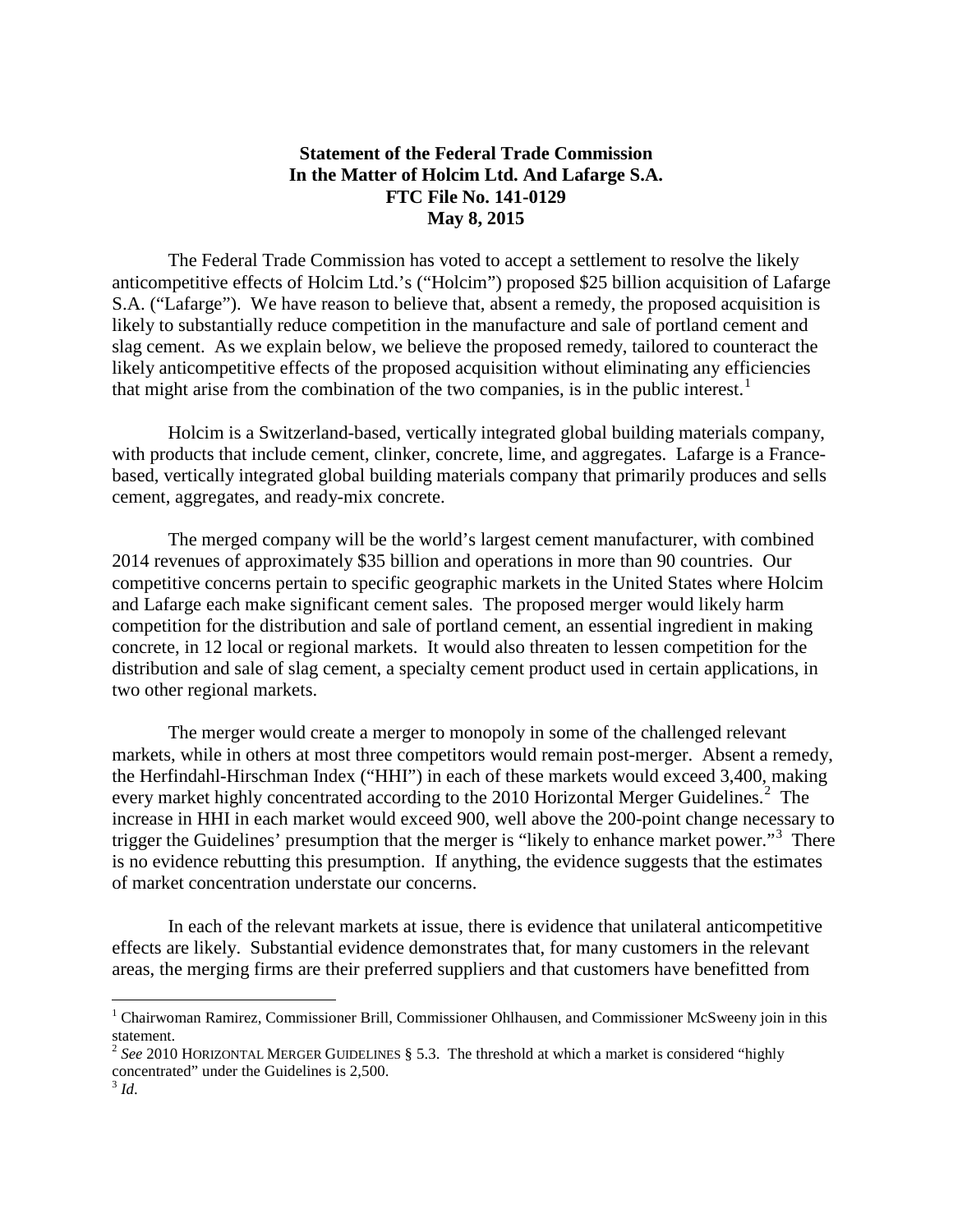substantial head-to-head competition between the parties in negotiating prices for portland and slag cement. Customers in every single one of the affected markets expressed concern that their inability to play the merging parties off each other would diminish their ability to obtain better prices or other favorable terms. As the Guidelines note, a combination of two competing sellers "can significantly enhance the ability and incentive of the merged entity to obtain a result more favorable to it, and less favorable to the buyer, than the merging firms would have offered separately absent the merger."<sup>[4](#page-1-0)</sup> In addition, the evidence demonstrates that not all of the remaining suppliers in the relevant markets provide customers with practical alternatives to the merging parties for a variety of reasons, including capacity constraints, lack of distribution assets to supply new customers, and downstream vertical integration.<sup>[5](#page-1-1)</sup>

The evidence also suggests that the proposed acquisition would increase the ability and incentives of the combined firm and other market participants to engage in coordinated behavior that would result in harm to consumers. The relevant markets have characteristics that make them susceptible to coordination. They are highly concentrated; the products are homogeneous; overall market elasticity is low; customer switching costs are low; and sales are relatively small, frequent, and usually not made pursuant to long-term contracts. There is also a high degree of transparency in these markets. Competitors are aware of each other's production capacities, costs, sales volumes, prices, and customers. Our concern about the potential for coordinated effects in these markets is heightened by evidence that cement suppliers, including the same global firms that compete in these markets, have expressly colluded in other geographic markets with similar characteristics.<sup>[6](#page-1-2)</sup> By reducing the number of significant competitors to only two or three, the proposed merger would make it easier for the remaining firms to coordinate, monitor compliance with, and retaliate against potential deviation from, a coordinated scheme. We therefore have reason to believe that the merger may enhance the vulnerability to coordinated effects that already exists in the relevant markets.<sup>[7](#page-1-3)</sup>

In his dissent, Commissioner Wright takes issue with our decision to seek a remedy in six markets, going to great lengths to argue that we are improperly relying solely on the increase in market concentration to justify our action, that we are creating new presumptions of harm, that

[http://www.bundeskartellamt.de/SharedDocs/Meldung/EN/Pressemitteilungen/2013/10\\_04\\_2013\\_BGH-](http://www.bundeskartellamt.de/SharedDocs/Meldung/EN/Pressemitteilungen/2013/10_04_2013_BGH-Zement.html)[Zement.html](http://www.bundeskartellamt.de/SharedDocs/Meldung/EN/Pressemitteilungen/2013/10_04_2013_BGH-Zement.html) (announcing fines of EUR 380 million on Lafarge, Holcim, and others for collusion); Philip Blenkinsop, *Belgian Competition Regulator Fines Cement Groups*, Aug. 31, 2013, *available at*  <http://www.reuters.com/article/2013/08/31/belgium-cement-idUSL6N0GW05U20130831> (reporting EUR 14.7 million in fines levied by the Belgian Competition Council on Holcim and others for collusion); Press Release, Polish Office of Competition and Consumer Protection, UOKiK Breaks Cement Cartel, Dec. 12, 2013, *available at*  [https://uokik.gov.pl/news.php?news\\_id=10754&news\\_page=1](https://uokik.gov.pl/news.php?news_id=10754&news_page=1) (announcing decision of Poland's Court of Competition

<span id="page-1-1"></span><span id="page-1-0"></span><sup>&</sup>lt;sup>4</sup> *Id.* § 6.2.<br><sup>5</sup> For instance, ready-mix concrete producers are often unwilling to purchase cement from their rivals.<br><sup>6</sup> See, e.g., Press Release, European Commission, The Court of Justice Upholds in Substance the Ju

<span id="page-1-2"></span>Delivered by the Court of First Instance in 2000 Concerning the Cement Cartel, Jan. 7, 2004, *available at*  [http://europa.eu/rapid/press-release\\_CJE-04-2\\_en.htm](http://europa.eu/rapid/press-release_CJE-04-2_en.htm) (announcing fines of EUR 100 million on cement suppliers for collusion); Press Release, German Federal Cartel Office, Highest fine in Bundeskartellamt History is Final, April 10, 2013, *available at* 

and Consumer Protection to impose fines of PLN 339 million (~\$93 million) on cement suppliers for collusion involving Lafarge and others); *see generally* MERGER GUIDELINES § 7.2. <sup>7</sup> *See* MERGER GUIDELINES § 7.1.

<span id="page-1-3"></span>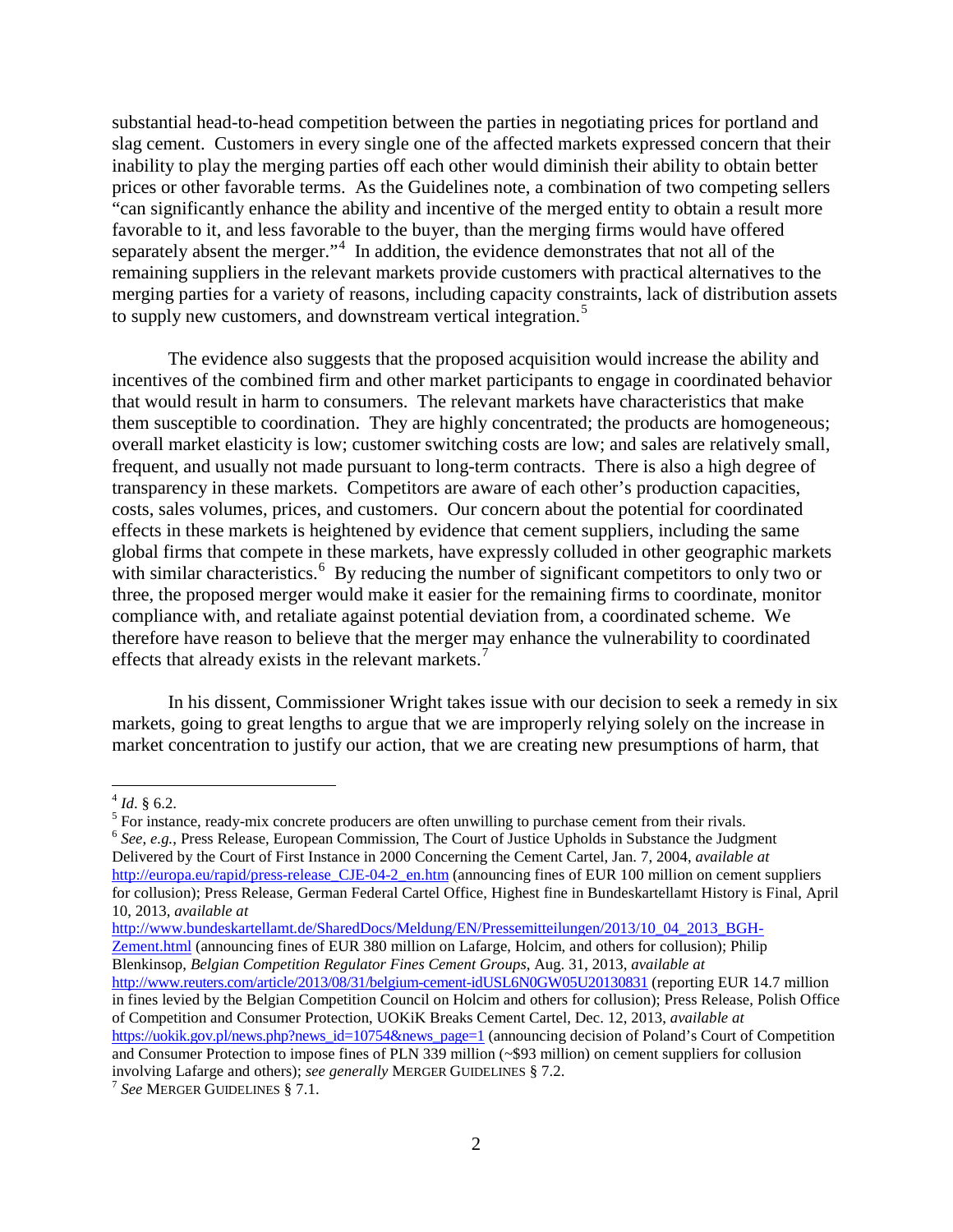we lack a "credible basis" on which to conclude that the merger may enhance the vulnerability of the relevant markets to coordination, and that our action is otherwise inconsistent with the Guidelines. We respectfully disagree with Commissioner Wright's various characterizations of the Commission's statement in this matter. The Guidelines make clear that a substantial increase in concentration caused by a merger continues to be a significant factor in merger analysis because highly concentrated markets with only two or three large firms are more likely to lead to anticompetitive outcomes.<sup>[8](#page-2-0)</sup> Economic theory and empirical research bear this out.<sup>[9](#page-2-1)</sup> As a result, we view the evidence in a merger that reduces the number of firms in a relevant market to two or three differently from a merger that only reduces the number of firms to six or seven. Where, as here, a proposed merger significantly increases concentration in an already highly concentrated market, a presumption of competitive harm is justified under both the Guidelines and wellestablished case law.<sup>10</sup>

Moreover, despite Commissioner Wright's assertion to the contrary, our investigation went beyond consideration of market concentration and application of the Guidelines presumption of competitive harm and, as noted above, produced additional evidence supporting our belief that the effect of the proposed acquisition would be to substantially lessen competition and harm cement customers in the relevant markets. On coordinated effects, we found numerous characteristics of the market making it vulnerable to collusion. It is particularly troubling that existing cement suppliers have expressly colluded in other geographic markets with similar characteristics. We also examined whether other market factors, such as the possibility of entry or expansion, might alleviate our competitive concerns. The evidence demonstrates the presence of high barriers to entry for both portland cement and slag cement, including significant capital

<span id="page-2-0"></span><sup>&</sup>lt;sup>8</sup> *Id.* § 2.1.3 ("Mergers that cause a significant increase in concentration and result in highly concentrated markets are presumed to be likely to enhance market power, but this presumption can be rebutted by persuasive evidence showing that the merger is unlikely to enhance market power."). *See also* Carl Shapiro, *The 2010 Horizontal Merger Guidelines: From Hedgehog to Fox in Forty Years*, 77 ANTITRUST L.J. 701, 708 (2010) (explaining that the Guidelines' flexible approach "certainly does *not* mean that they reject the use of market concentration to predict competitive effects, as can be seen in Sections 2.1.3 and 5," that the Guidelines "recognize that levels and changes in market concentration are more probative in some cases than others," and that "the Agencies place considerable weight on HHI measures in cases involving coordinated effects") (emphasis in original).<br><sup>9</sup> *See*, *e.g.*, Steven C. Salop, *The Evolution and Vitality of Merger Presumptions: A Decision-Theoretic Approach* 11

<span id="page-2-1"></span><sup>(</sup>Georgetown Law Faculty Publications and Other Works, Working Paper No. 1304, 2014), *available at*  <http://scholarship.law.georgetown.edu/facpub/1304> ("[V]arious theories of oligopoly conduct—both static and dynamic models of firm interaction—are consistent with the view that competition with fewer significant firms on average is associated with higher prices.… Accordingly, a horizontal merger reducing the number of rivals from four to three, or three to two, would be more likely to raise competitive concerns than one reducing the number from ten to nine, *ceteris paribus*."); Steffen Huck, et al., *Two Are Few and Four Are Many: Number Effects from Experimental Oligopolies*, 53 J. ECON. BEHAVIOR & ORG. 435, 443 (2004) (testing the frequency of collusive outcomes in Cournot oligopolies and finding "clear evidence that there is a qualitative difference between two and four or more firms"); Timothy F. Bresnahan & Peter C. Reiss, *Entry and Competition in Concentrated Markets*, 99 J. POL. ECON. 977, 1006 (1991) (finding, in a study of tire prices, that "[m]arkets with three or more dealers have lower prices than monopolists or duopolists," and noting that, "while prices level off between three and five dealers, they are higher than unconcentrated market prices").

<span id="page-2-2"></span><sup>10</sup> *See* MERGER GUIDELINES § 2.1.3; *Chicago Bridge & Iron Co. v. FTC*, 534 F.3d 410, 423 (5th Cir. 2008) ("Typically, the Government establishes a *prima facie* case by showing that the transaction in question will significantly increase market concentration, thereby creating a presumption that the transaction is likely to substantially lessen competition."); *FTC v. H.J. Heinz Co.*, 246 F.3d 708, 716 (D.C. Cir. 2001) (merger to duopoly creates a rebuttable presumption of anticompetitive harm through direct or tacit coordination).